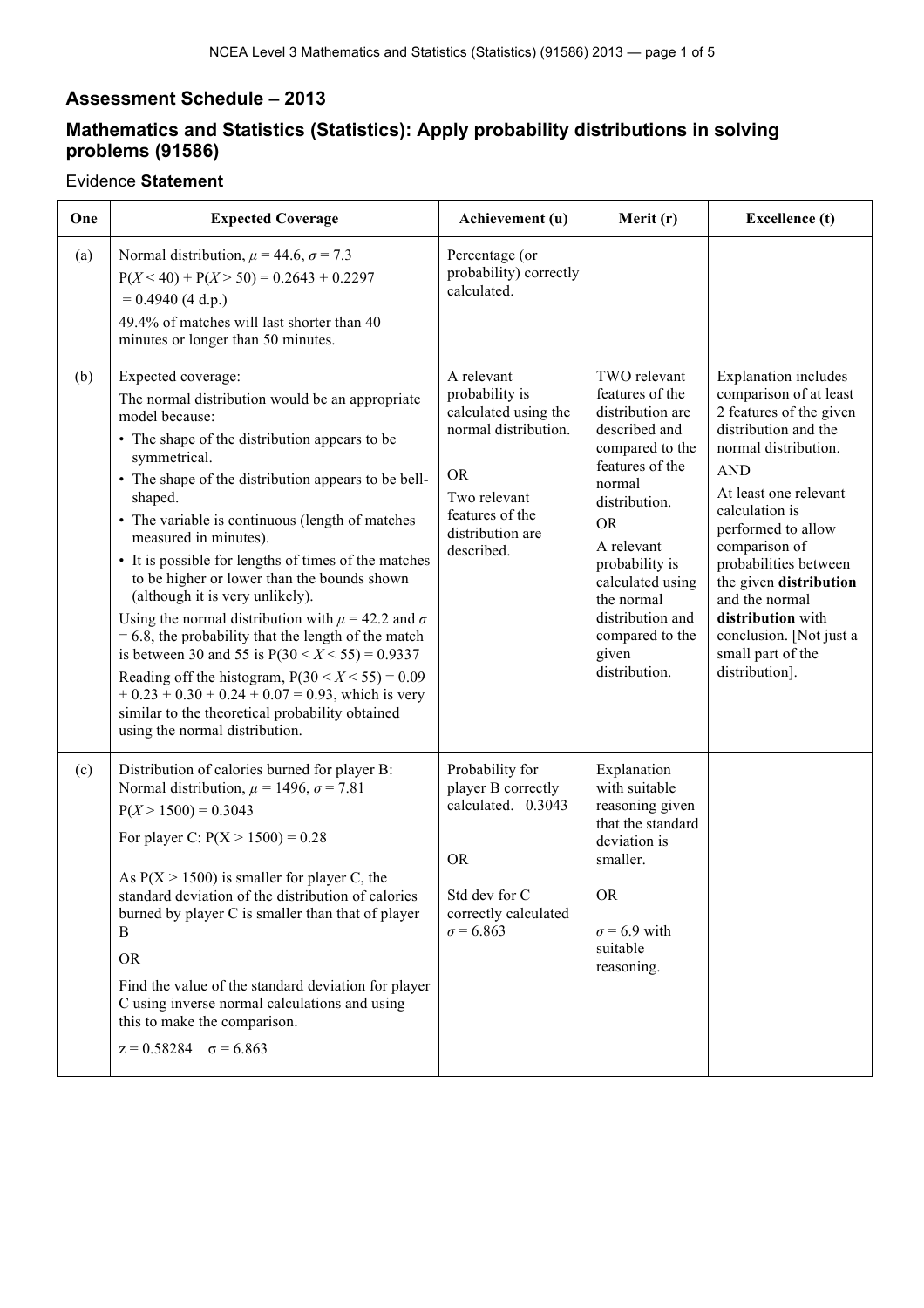| N <sub>0</sub>                                  | N1                                                                                   | N2                                   | A <sub>3</sub> | A4                       | M5        | M6        | E7                                       | E8        |
|-------------------------------------------------|--------------------------------------------------------------------------------------|--------------------------------------|----------------|--------------------------|-----------|-----------|------------------------------------------|-----------|
| No.<br>response;<br>no<br>relevant<br>evidence. | Reasonable<br>start $\overline{\ }$<br>attempt at<br>one part of<br>the<br>question. | Almost<br>complete<br>correct answer | $1$ of $u$ .   | At least<br>$2$ of $u$ . | $1$ of r. | $2$ of r. | $1$ of t<br>(with<br>minor<br>omission). | $1$ of t. |

| Two     | <b>Expected Coverage</b>                                                                                                                                                                                                                                                                                                                                                                                                                            | Achievement (u)                                                                                                                                                                                                                         | Merit (r)                                                                                                                                                                                                                   | <b>Excellence</b> (t) |
|---------|-----------------------------------------------------------------------------------------------------------------------------------------------------------------------------------------------------------------------------------------------------------------------------------------------------------------------------------------------------------------------------------------------------------------------------------------------------|-----------------------------------------------------------------------------------------------------------------------------------------------------------------------------------------------------------------------------------------|-----------------------------------------------------------------------------------------------------------------------------------------------------------------------------------------------------------------------------|-----------------------|
| (a)(i)  | Key features of distribution:<br>· discrete random variable<br>• lowest value 0, highest value 6 (for the data<br>given, but could be higher)<br>• shape is skewed<br>• mode is 2.<br>Mean number of goals scored per game is<br>approximately 2.6<br>$E(G) = 0 \times 0.06 + 1 \times 0.18 + 2 \times 0.25 + 3 \times$<br>$0.23 + 4 \times 0.16 + 5 \times 0.1 + 6 \times 0.02 = 2.63$<br>$= 2.6$ (1 d.p.)                                         | Two features of<br>the distribution<br>are described. (or<br>Poisson in<br>context).<br><b>OR</b><br>A reasonable<br>estimate of the<br>mean is obtained<br>(eg using<br>expected value,<br>using inverse<br>Poisson or from<br>graph). |                                                                                                                                                                                                                             |                       |
| (a)(ii) | Poisson distribution with $\lambda = 2.6$<br>Applying this distribution because:<br>• discrete (number of goals) within a<br>continuous interval of 60 minutes<br>• goals are rare<br>• two goals cannot occur at the same time<br>• each goal is independent of any other<br>• no upper limit on the number of goals<br>scored.<br>Using Poisson with $\lambda = 1.3$ (for 30 minutes)<br>$P(X \ge 2) = 1 - P(X \le 1)$<br>$= 1 - 0.6268 = 0.3732$ | Probability<br>calculated with<br>identification of<br>(probability<br>distribution and)<br>the parameter.                                                                                                                              | Probability calculated<br>with identification of<br>probability distribution<br>and the parameter.<br><b>AND</b><br>justification of applying<br>this distribution linked<br>to the context for at<br>least TWO conditions. |                       |
| (b)(i)  | Poisson, $\lambda = 0.8$<br>$P(X < 3) = P(X \le 2) = 0.9526$<br>P(both games fewer than three goals)<br>$= 0.95262^2 = 0.9074$<br>Assumption that events "fewer than three<br>goals scored in first game" and "fewer than<br>three goals scored in second game" are<br>independent.                                                                                                                                                                 | Probability<br>correctly<br>calculated for one<br>game.                                                                                                                                                                                 | Probability correctly<br>calculated for both<br>games supported by<br>assumption in context.                                                                                                                                |                       |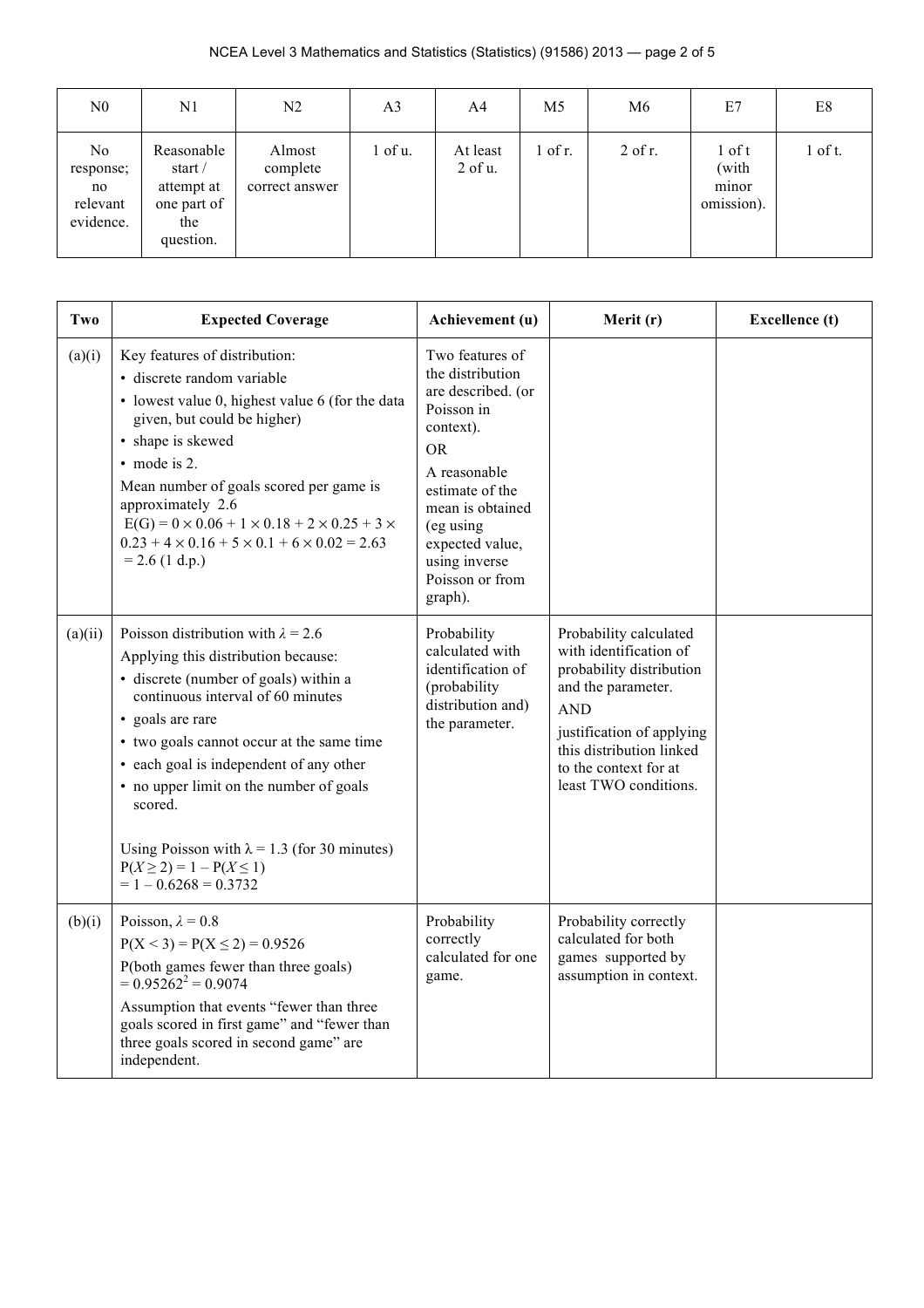| (b)(ii) | From (b)(i) Poisson, $\lambda = 0.8$<br>$P(X < 3) = P(X \le 2) = 0.9526$<br>So $P(X \ge 3) = 1 - 0.9526 = 0.0474$<br>Using binomial distribution with $n = 5$ and<br>$p = 0.0474$ .<br>$P(X \ge 2) = 1 - P(X \le 1)$<br>$= 1 - 0.9796 = 0.0204$<br>Assumptions:<br>• Probability of scoring at least than three<br>goals remains fixed across the five games.<br>• The outcome of a game is not influenced by<br>the outcome of any other game. | Probability of<br>"success" in a<br>single game<br>correctly<br>calculated. | Probability of<br>"success" in a single<br>game correctly<br>calculated.<br><b>AND</b><br>correct identification of<br>the binomial<br>distribution as an<br>appropriate model to<br>solve the problem (with<br>parameters $n = 5$ and<br>$p = 0.0474$ ). | Binomial distribution<br>is applied correctly to<br>find the required<br>probability, with at<br>least ONE assumption<br>correctly stated in<br>context. |
|---------|-------------------------------------------------------------------------------------------------------------------------------------------------------------------------------------------------------------------------------------------------------------------------------------------------------------------------------------------------------------------------------------------------------------------------------------------------|-----------------------------------------------------------------------------|-----------------------------------------------------------------------------------------------------------------------------------------------------------------------------------------------------------------------------------------------------------|----------------------------------------------------------------------------------------------------------------------------------------------------------|
|---------|-------------------------------------------------------------------------------------------------------------------------------------------------------------------------------------------------------------------------------------------------------------------------------------------------------------------------------------------------------------------------------------------------------------------------------------------------|-----------------------------------------------------------------------------|-----------------------------------------------------------------------------------------------------------------------------------------------------------------------------------------------------------------------------------------------------------|----------------------------------------------------------------------------------------------------------------------------------------------------------|

| N <sub>0</sub>                           | N1                                                             | N2                                 | A <sub>3</sub> | A4                    | M <sub>5</sub> | M6        | E7                                  | E8        |
|------------------------------------------|----------------------------------------------------------------|------------------------------------|----------------|-----------------------|----------------|-----------|-------------------------------------|-----------|
| No response;<br>no relevant<br>evidence. | Reasonable<br>start/attempt<br>at one part of<br>the question. | Almost complete<br>correct answer. | of u           | At least<br>$2$ of u. | $1$ of r.      | $2$ of r. | 1 of t (with<br>minor<br>omission). | $1$ of t. |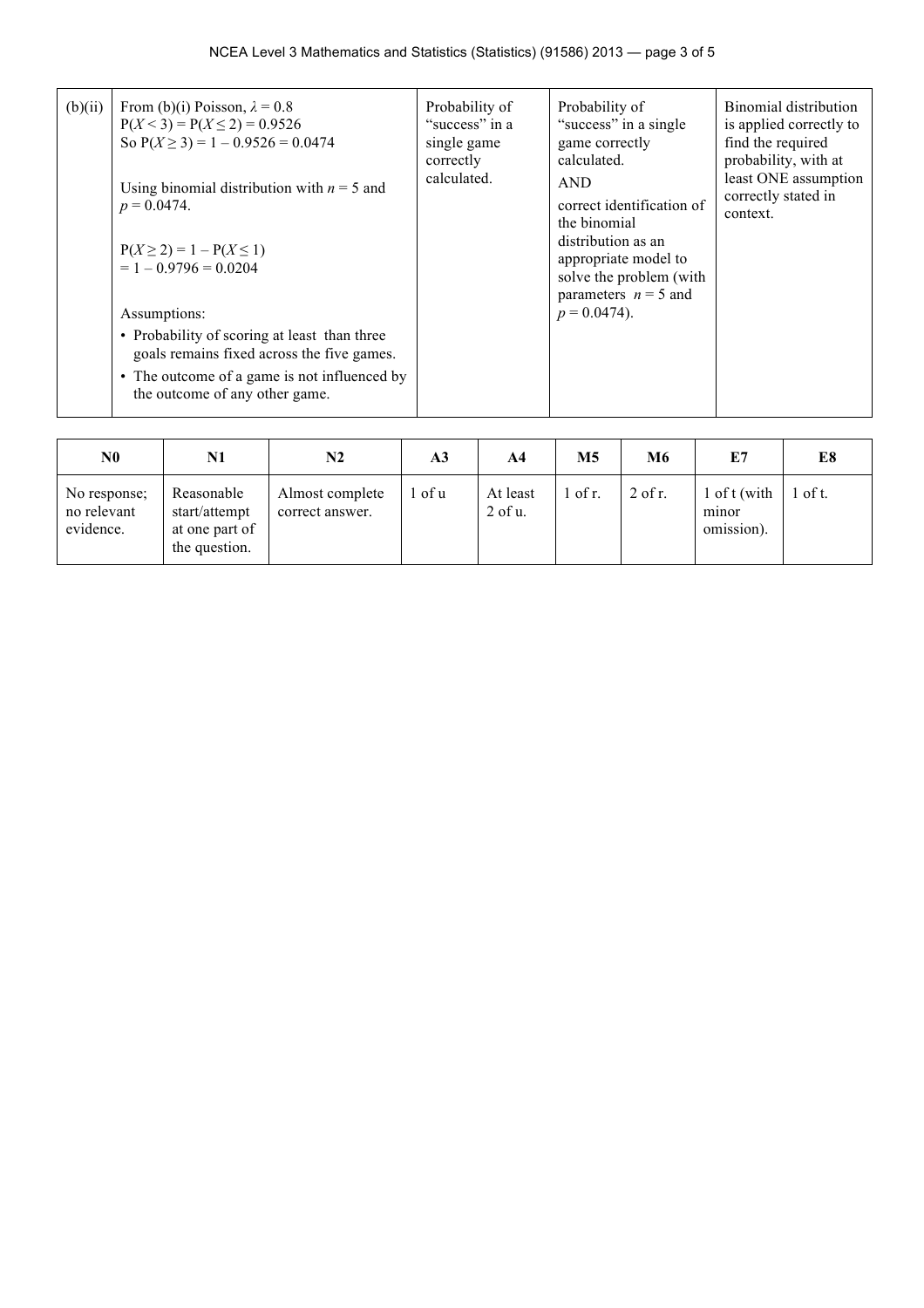| <b>Three</b> | <b>Expected Coverage</b>                                                                                                                                                                                                                                                                                                                                                                                                                                                                                                                                                                                                                                                                              | Achievement (u)                                                                                                                                       | Merit (r)                                                                                                                                                                                                                                               | <b>Excellence</b> (t)                                                                                                                                                    |
|--------------|-------------------------------------------------------------------------------------------------------------------------------------------------------------------------------------------------------------------------------------------------------------------------------------------------------------------------------------------------------------------------------------------------------------------------------------------------------------------------------------------------------------------------------------------------------------------------------------------------------------------------------------------------------------------------------------------------------|-------------------------------------------------------------------------------------------------------------------------------------------------------|---------------------------------------------------------------------------------------------------------------------------------------------------------------------------------------------------------------------------------------------------------|--------------------------------------------------------------------------------------------------------------------------------------------------------------------------|
| (a)(i)       | $P(X > 8) = 1 - P(X < 8)$<br>$P(X < 8) = 0.5 \times 6 \times 0.06 = 0.18$<br>$P(X > 8) = 1 - 0.18 = 0.82$                                                                                                                                                                                                                                                                                                                                                                                                                                                                                                                                                                                             | Probability correctly<br>calculated.                                                                                                                  |                                                                                                                                                                                                                                                         |                                                                                                                                                                          |
| (ii)         | According to the new data, $P(X \le 8) = 0.12$ ,<br>which is lower than the model given, which<br>gives $P(X < 8) = 0.18$ .<br>0.10<br>0.08<br>0.06<br>0.04<br>0.02<br>0.12<br>$\bf{0}$<br>20<br>8<br>10<br>12<br>16<br>18<br>$\Omega$<br>6<br>14<br>The mode would need to be 17 minutes for<br>$P(X < 8) = 0.12$ .                                                                                                                                                                                                                                                                                                                                                                                  | Identification that<br>mode needs to be<br>higher                                                                                                     | New value for<br>mode correctly<br>stated.                                                                                                                                                                                                              |                                                                                                                                                                          |
| (b)          | Binomial distribution, with $n = 20$ , $p = 0.04$<br>Binomial because:<br>• only two outcomes for each shirt – defective<br>or not defective<br>• fixed probability of 0.04 of getting a<br>defective shirt<br>• fixed number of 20 shirts (trials)<br>• independence of the occurrence of defective<br>shirts, ie assume that the machine does not<br>do "batches" of defective shirts.<br>$P(X \ge 2) = 1 - P(X \le 1)$<br>$= 1 - 0.8103$<br>$= 0.1897$                                                                                                                                                                                                                                             | Probability calculated<br>with identification of<br>probability<br>distribution.                                                                      | Probability<br>calculated with<br>identification of<br>probability<br>distribution and<br>the parameters.<br><b>AND</b><br>justification of<br>applying this<br>distribution<br>linked to the<br>context (shirts)<br>for at least<br>TWO<br>conditions. |                                                                                                                                                                          |
| (c)          | Using binomial distribution as the theoretical<br>distribution, with $p = 0.5$ , as the racket is<br>expected to be balanced.<br>Binomial ( $n = 20$ , $p = 0.5$ )<br>$P(X \ge 13) = 1 - P(X \le 12)$<br>$= 1 - 0.8684 = 0.1316$<br>This probability is not very small, which<br>indicates that chance alone could explain the<br>variation in results i.e. we would expect<br>variation in the number of times the racket<br>lands up when spun, and these results fit within<br>this expected variation, especially when taking<br>into account that only a small number of trials<br>were conducted.<br>Therefore, there is not sufficiently strong<br>evidence to claim the racket is unbalanced. | <b>Binomial</b> distribution<br>identified with correct<br>value for $p$<br><b>AND</b><br>A relevant Binomial<br>probability correctly<br>calculated. | Relevant<br>Binomial<br>probability<br>correctly<br>calculated.<br><b>AND</b><br>A reasonable<br>attempt to<br>interpret this<br>probability in<br>terms of the<br>complaint.                                                                           | A complete and well-<br>reasoned explanation<br>is given regarding the<br>complaint made,<br>supported by correct<br>interpretation of the<br>probability<br>calculated. |